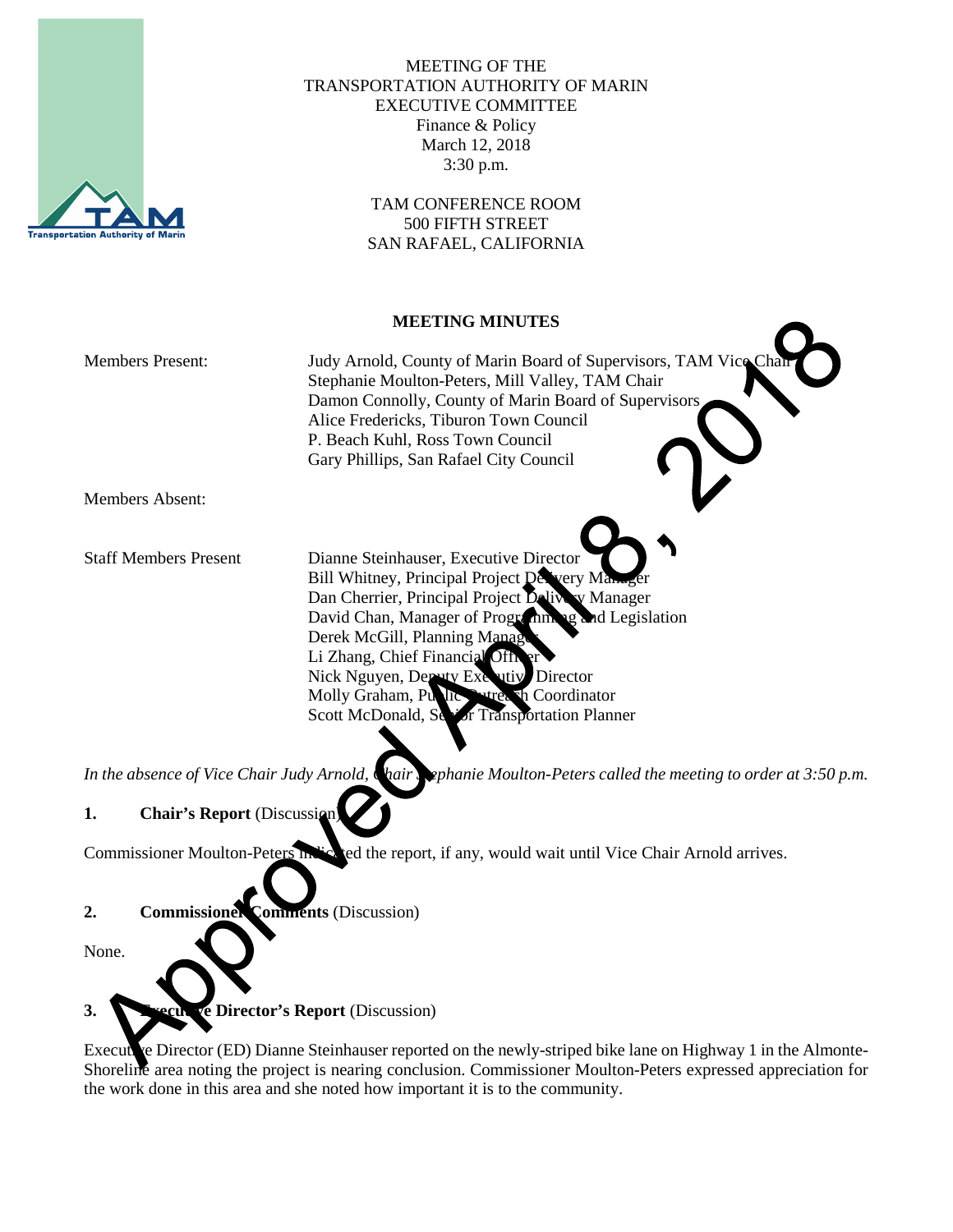TAM F & P Executive Committee Meeting Page 2 of 5 March 12, 2018

ED Steinhauser also updated the Committee on a number of items including: the progress on the Richmond-San Rafael Bridge project with the third lane opening in April; progress on the bridge over the San Antonio Creek as part of the Marin-Sonoma Narrows project group with the expected opening to traffic in late March; continued interest in the electric vehicles (EV) rebate program, an upcoming presentation on the EV program needs (as well as recent progress made), another presentation to be made to the Committee on funding for program allocations (transportation demand management, and crossing guards), an upcoming call for projects under the Lifetime program for funding projects listed in the community-based transportation plans, and the deadline for the ing in the annually-required Form 700 - April 2nd.

## **4. Open Time for Public Expression**

There was none.

Commissioner Moulton-Peters noted that Vice Chair Arnold had arrived and would the her place at the dais momentarily.

## **5. Approval of Meeting Minutes from November 13, 2017** (Action)

Commissioner Phillips moved to approve the minutes of November 13, 2017 and Commissioner Connolly seconded the motion. It carried unanimously.

#### 6. **Adopt Positions on State Legislative Bills** (Action)

ED Steinhauser introduced the item which asked that the Committee recommend to the TAM Board the adoption of positions on State Legislative bills as shown in in the staff report. She introduced Consultant Gus Khouri, who was here to discuss the legislative calendar for his year, together with David Chan, Manager of Programming his year, together with David Chan, Manager of Programming  $\&$ Legislation.

Mr. Khouri briefly commented on the Governor's budget, approval of California Senate Bill 1 last year, the impacts on transportation funding, projects, rogramming, the application and allocation processes, staff's recommen programming, the application and allocation processes, staff's recommended projects for local partnership funds, and the upcoming California Transportation Commission (CTC) meeting.

Mr. Khouri also discussed the list of pending State legislation and highlighted the ones he considered the most important, as well as the recommended positions for each: AB636 regarding reporting requirements-Support; AB1041, a carry fer monast year that has since been resolved; AB1160 related to autonomous vehicles-Watch; AB1736, the repeal of SB1 – Oppose; AB3124 regarding bike racks on bus fronts Mr. Khouri indicated he recommended TAM – Support (noting that Marin Transit supports the bill too); and SB1119 low carbon transit operations program – Support.

Commissioner Phillips asked why the position for AB1160 was not "Support" rather than "Watch". Mr. Khouri explained he did not think it was relevant to TAM. ED Steinhauser added that it was not clear yet what the impact from the proposed bill would be; she recommended watching until a full analysis had been done.

ED Steinhauser further added that staff was not discussing SB827 because it was a local jurisdictional, land-use issue and was not within TAM's authority.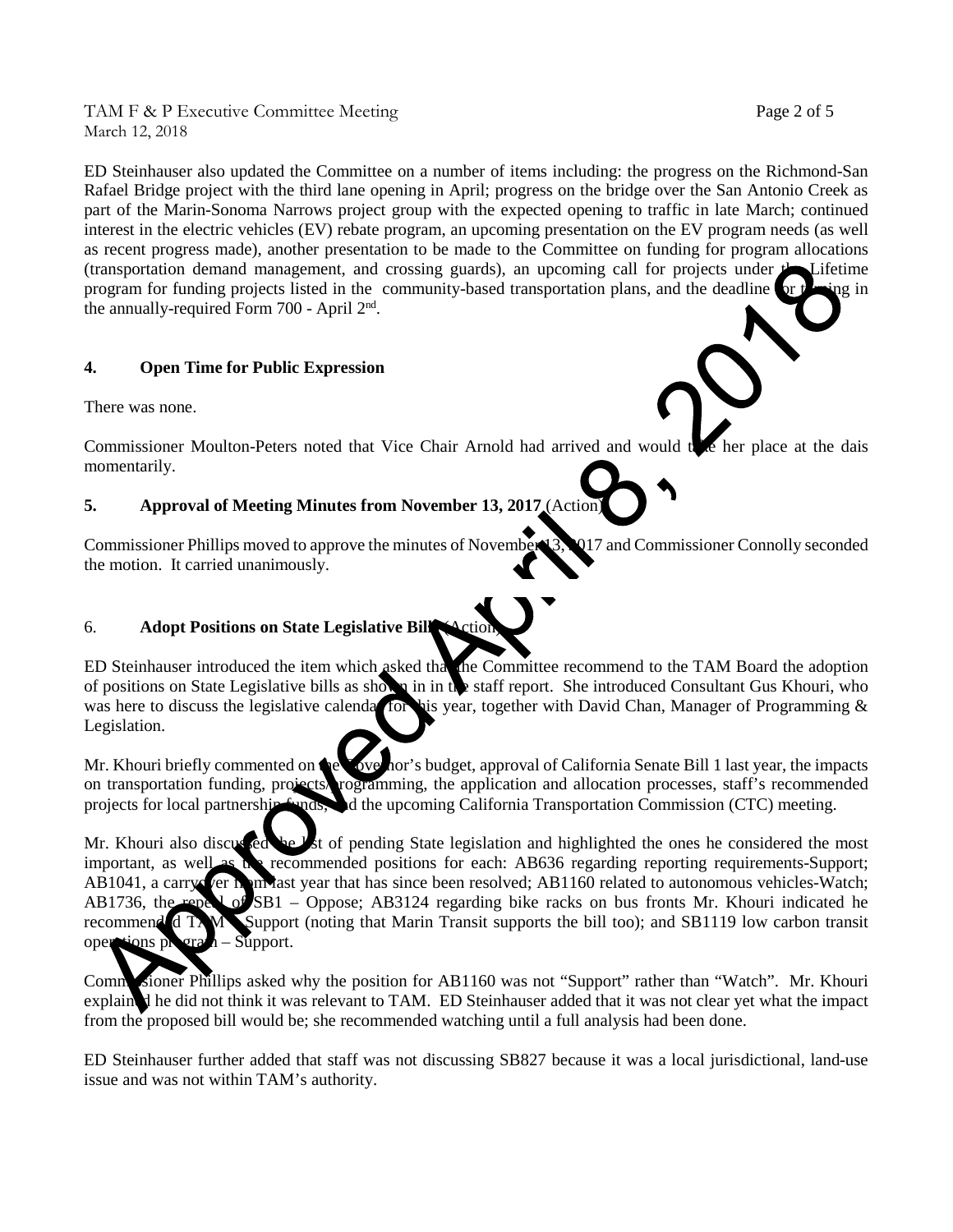TAM F & P Executive Committee Meeting Page 3 of 5 March 12, 2018

ED Steinhauser and Mr. Khouri briefly discussed issues associated with several other bills, including SB760 related to urban design guidelines; SB1328, the mileage-based road user fee; SB1427, enforcement of HOT and HOV lane requirements, and AB2919, setting 2-year deadline requirements for permit approvals. ED Steinhauser reiterated that are no recommended positions for any land use bills because those are issues of local concern

Mr. Khouri reviewed for the Committee ACA 5 (Resolution Chapter 30, Statutes of 2017), which was being considered on the June ballot as Proposition 69. The action by voters would protect for transportation purposes previously approved SB1 revenue including motor vehicle fees and taxes.

There was no public comment on the item.

There was brief discussion between staff and the Committee about Proposition 69 and the potential repeal of SB1, as well as the impacts. Mr. Khouri commented on projects that have applied for the potential runding, and efforts to finish before the election – to give a face to the issues.

Commissioner Phillips moved to adopt positions on state legislation bills, peluding confirmation of support for Proposition 69 going to voters on State Legislative Bills. Commissioner Kuhl seconded the motion, and it was unanimously approved.

#### **7. Review and Approval of FY2018-19 Measure A ½ Cent Transportation Sales Tax and Measure B \$10 Vehicle Registration Fee Revenue Estimates and Budget Development Schedule** (Action)

ED Steinhauser introduced Chief Financial Officer Li Zhang to present the staff report which asked the Committee to review the FY2018-19 revenue estimates for the Measure A ½ Cent Transportation Sales Tax and Measure B \$10 Vehicle Registration Fee and the Budget Development Schedule, adopt the revenue estimates and budget schedule recommended by staff, and refer the item to the full TAM Board for approval.

Ms. Zhang explained the process for the annual view of the Revenue and Expenditure fees for the current year, as well as the budget development squee for the coming year, both of which begin in January. She explained the timing of the reviews is planned to allow enough time for other agencies to get TAM's revenue estimates in time to do their own budget process is. She drew the Committee's attention to page 29 of the report, which show the drew the Committee's attention to page 29 of the report, which shows revenue estimates for Measure A <sup>1</sup> A Cent Transportation Sales Tax, based on three different options – Conservative, Moderate, and Aggressive. At r discussing the basis for each option, she noted that staff recommends Budget Option A, Conservative for the 018-19 FY. Option A, Conservative, for the 2

Commissioner Moulton-Peters asked how close TAM currently is to the amount needed to reach the anticipated revenue for the next year, and Ms. Zhang said revenue collection is on track.

Ms. Zhang also diveussed FY2018-19 Measure B Revenue Estimate and the staff recommendation, based on recent trend in venue levels, to set budget level at \$2.4 million for the coming year. She also pointed out TAM has funding reserves in both categories (Measure A and Measure B) available for programming allocation(s). She then reviewed the anticipated budget approval schedule, including a public hearing and adoption of the budget at the June TAM Board meeting.

*Vice Chair Arnold joined the meeting and was seated at the dais.*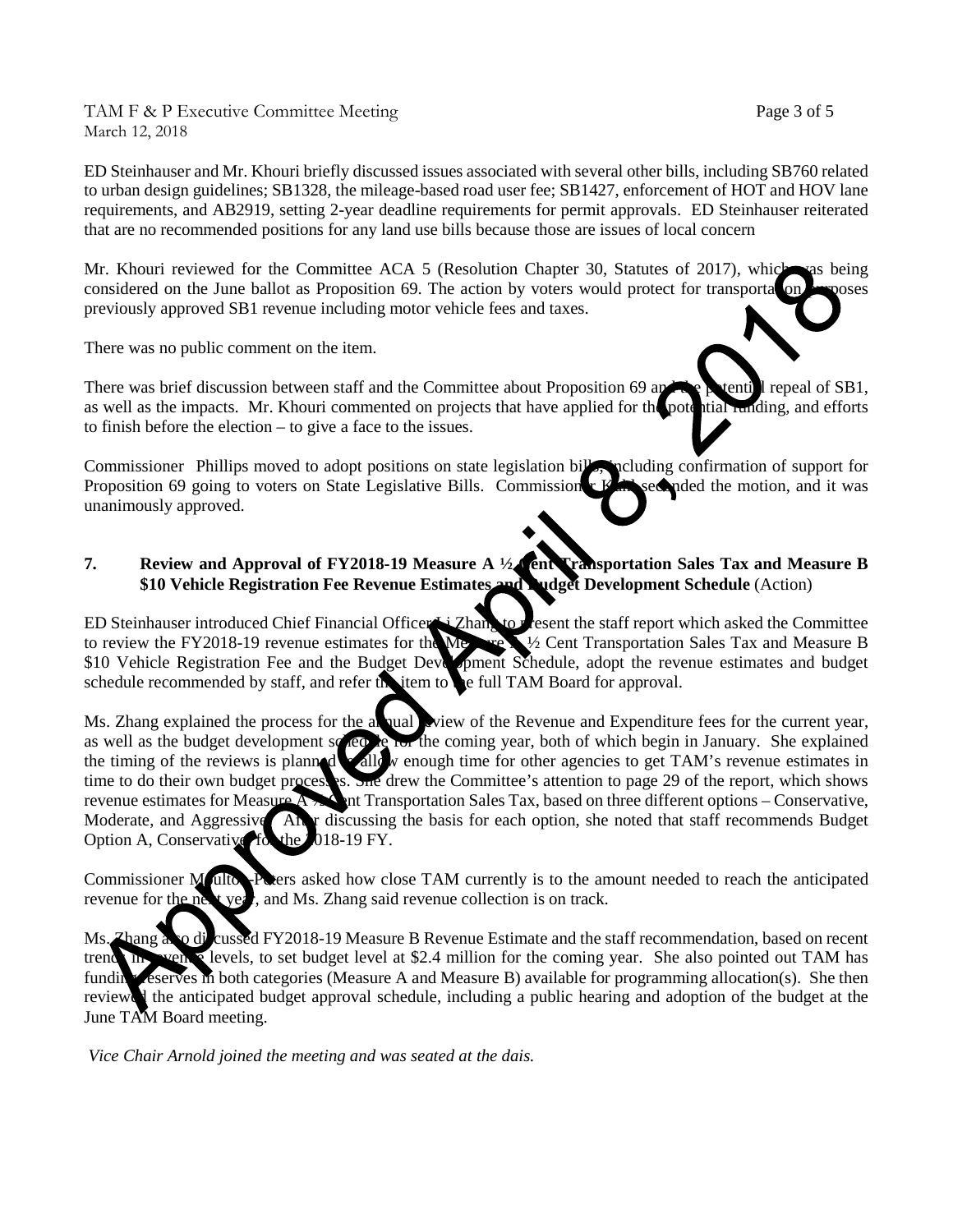TAM F & P Executive Committee Meeting Page 4 of 5 March 12, 2018

.

Commissioner Moulton-Peters turned the meeting over to Vice Chair Arnold, who had arrived during the presentation. Vice Chair Arnold apologized for being late.

Commissioner Phillips observed that many of the cities and towns are going through their own budget process right now. He expressed appreciation for the presentation of the process and recommendations for both Measures A and B revenue estimates.

ED Steinhauser pointed out that moderate option (HdL's estimate) is very conservative in its growth rate predictions, and the aggressive option (State Board of Equalization) is based on a much higher growth rate. Given that no one knows what the next year will bring financially, she agreed that the conservative approach was best.

Commissioner Phillips moved to recommend Acceptance of the FY2018-19 Measure A X Cent Transportation Sales Tax and Measure B \$10 Vehicle Registration Fee Revenue Estimates at \$26.94 M illion and \$2.40 million, respectively, and the Budget Development Schedule. Commissioner Fredericks second d  $\mathcal{P}$  motion, and it was unanimously approved.

## 8. **"GETSMART17"** Lyft Pilot Program Update and Whistlestop Contract Amendment (Action)

ED Steinhauser introduced this item which asked the Committee to receive an update of the "GETSMART17" Lyft Pilot Program, and forward to the full Board an action to authorize TAM Executive Director to continue the program until September 1<sup>st</sup>, 2018 and amend contract with Whistlestop **for complementary ADA** services at an estimated increase of \$10,000 for a new not to exceed cost of \$25,000. The funds are not new but transferred over from the LYFT subsidy side of the program, so there is no net finance of the pact. She briefly reminded the Committee of the history of the program, and she indicated this report will report on the accomplishments and progress of the first year.

Planning Manager McGill presented the staff report, giving a brief overview, including a request to increase the contract "not to exceed" amount for Whistle Stop service by \$10,000. He reviewed details of the service offered – \$5 off shared ride service for SMART stations in Marin County, administered through Whistle Stop, beginning on September 12 of 2017 which closely and led with the arrival of SMART. He commented on the data available over the last six months: number of ides given (including those for seniors and ADA riders through Whistle-Stop rides given (including those for seniors and ADA riders through Whistle-Stop program), the steady growth over the power users who use the service more than ten times a month, average rides per rider, average distance, average ride time, peak days of service, most common start/stop points, cost levels, average cost per ride,  $\alpha$  ist  $\epsilon$  reimbursement, ADA costs, amount of funding needed to extend the program for at least a full year if not longer (which is the reason for the requested contract increase with Whistle Stop),

Commissioner Moulton-Peters asked for clarification on power users, whom he had said were willing to pay more for the first mile, st. The services. Mr. McGill confirmed that destinations are to areas not usually served by public transit or when the times of service doesn't match the user's needs.

Vice Chair Arnold said she was glad to hear that SMART and Golden Gate have access to the same statistics.

Mr. McGill noted that since the service is provided by Lyft, people with complaints are more likely to complain to Lyft, not TAM.

Commissioner Phillips said he supports the staff recommendation. However, he asked about some of the statistics mentioned by Mr. McGill, citing the information he had for San Rafael that was different, and he asked Mr. McGill